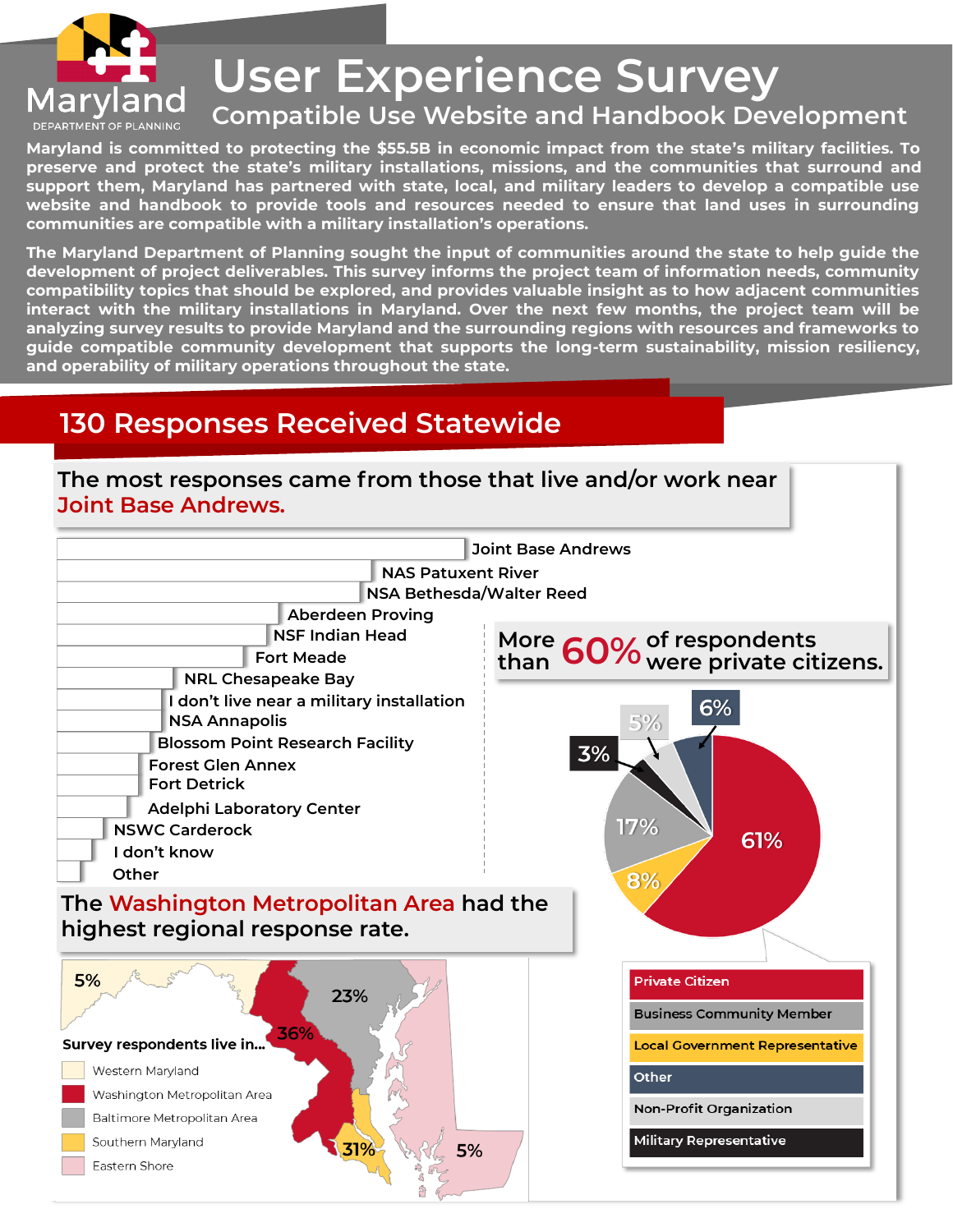## **Gauging Installation Familiarity**



**Most common reasons respondents noted that they do not seek information on Maryland's military installations and the DoD mission include:**

**Lack of interest or relevance**

**Already aware of what they need to know**

**Not sure where to go or what types of information is available**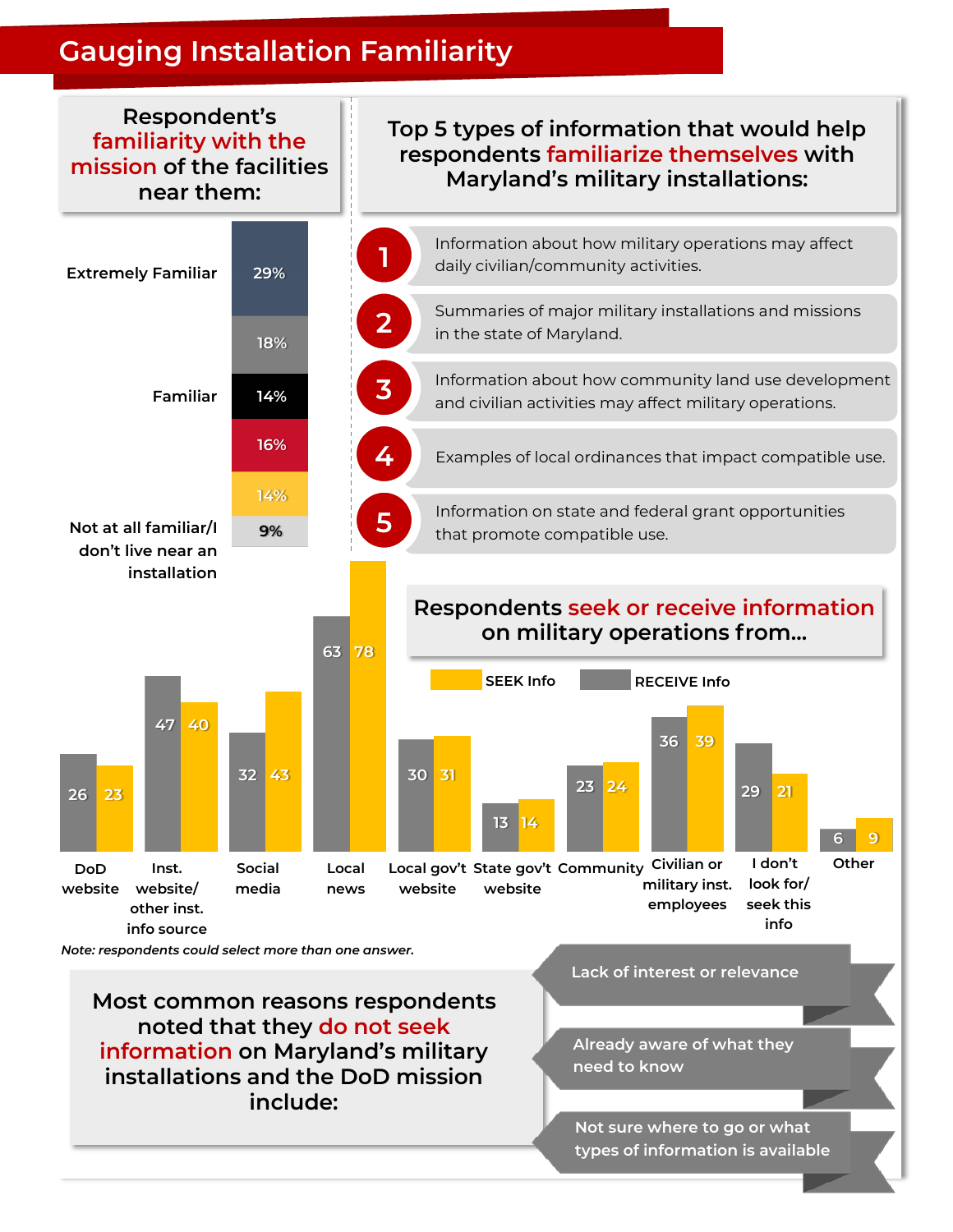## **Perceived Military Importance**



**62%** of respondents noted that military installations in<br> **62%** Maryland were extremely important to the economic **well-being of their community.**

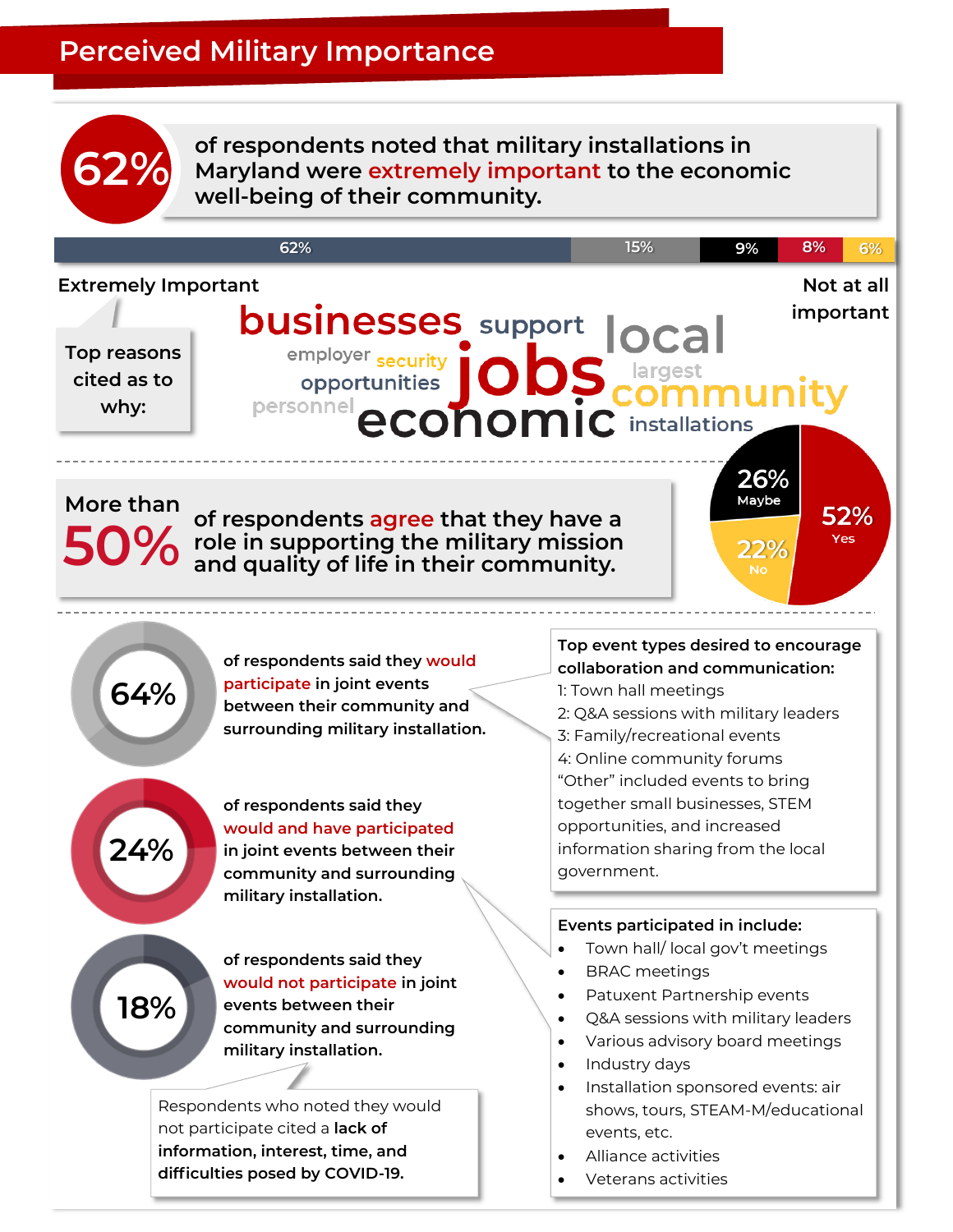## **The Military & the Community**